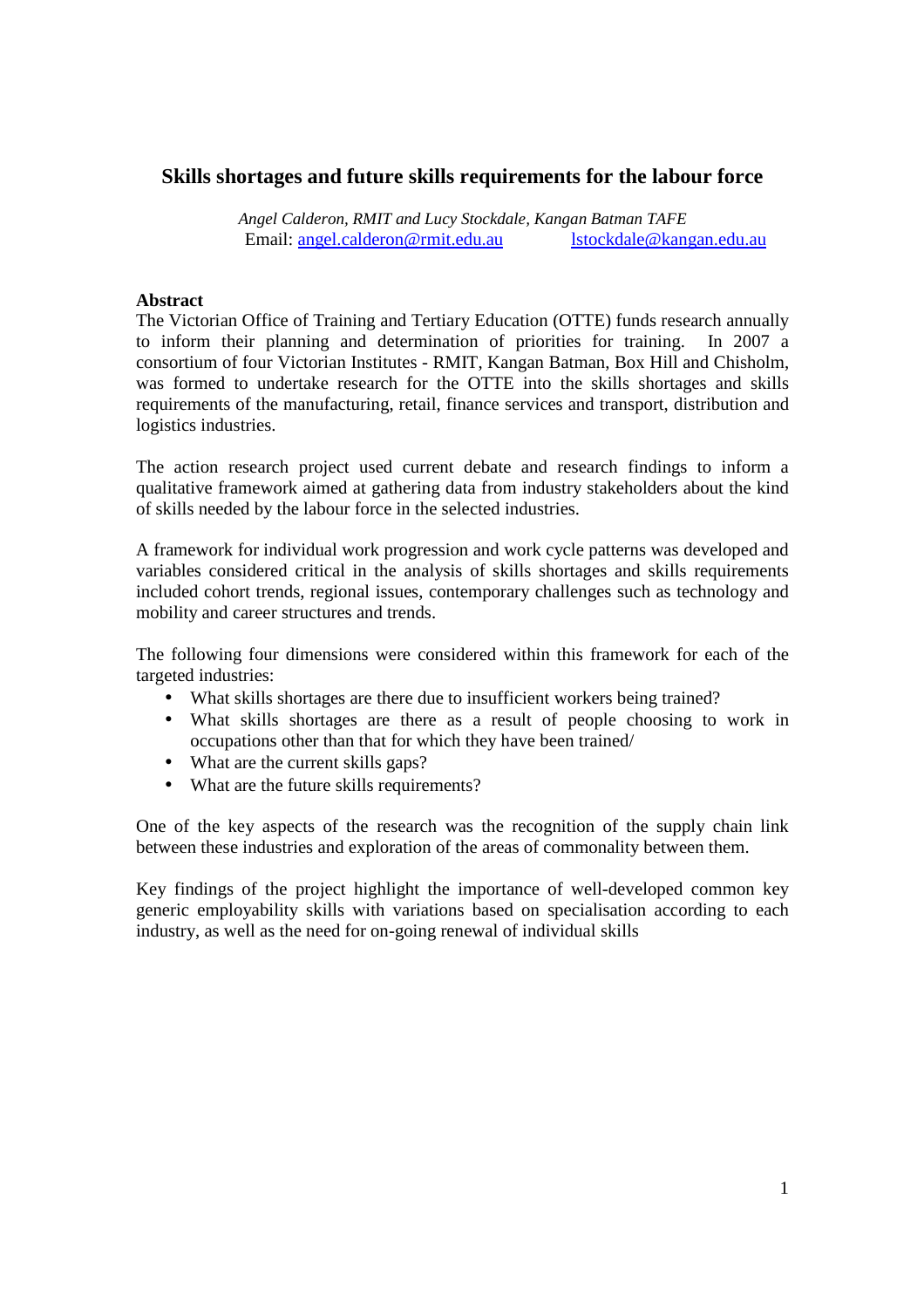## **Introduction**

This paper presents the key findings of a research project undertaken in 2007 by a consortium of four Victorian TAFE institutes into the skills shortages and future skill requirements over the short and medium term (1-3 and 5–10 years respectively) of the labour force, focusing specifically on the Manufacturing, Transport, distribution and logistics, Finance Services and Retail industries.

The aim of the project was to identify the skill shortages specific to these industries, both individually and collectively, identified both in the current literature and by industry stakeholders.

From the various issues raised by the literature review, the following challenges for the project were posed:

- What do we mean by skill shortage?
- What does skill shortage mean to each of the targeted industries?
- What are the areas of commonality between the industries?

In this paper we also outline the methodology and framework used in this research.

The findings presented are based on the feedback we received from a range of stakeholders and, from industry consultation we undertook as part of this research project. The key finding of this research emphasise the importance of having a set of well-developed key generic skills across all sectors. The extent to what extent that is correct is the debate we seek to further pursue.

### **Literature Review**

There is a significant amount of research around the topic of skills shortages and skills gaps and it was necessary to be focused in out drawing elements that would assist in undertaking this research. A review of the literature finds that although an agreed definition of the term 'skills shortage' has achieved general acceptance, this definition describes such diverse situations that the term 'skills shortage' has no single, clear meaning.

Labour market policy identifies two key areas of concern in industry sectors experiencing skills shortages:

- The need to expand the size of the labour market.
- The need to enhance the broad skill base and competencies of the labour force.

These two could generally be identified as "skills shortage" and "skills gap", respectively, though both are considered to reside under the umbrella term "skills shortage". Skills shortage, in this context, is commonly defined as arising where the supply of workers is not sufficient to meet the demand, at currents rates of pay. Some of the literature refers to "recruitment difficulties" as a related term, which arises when employers have some difficulty in filling vacancies for an occupation.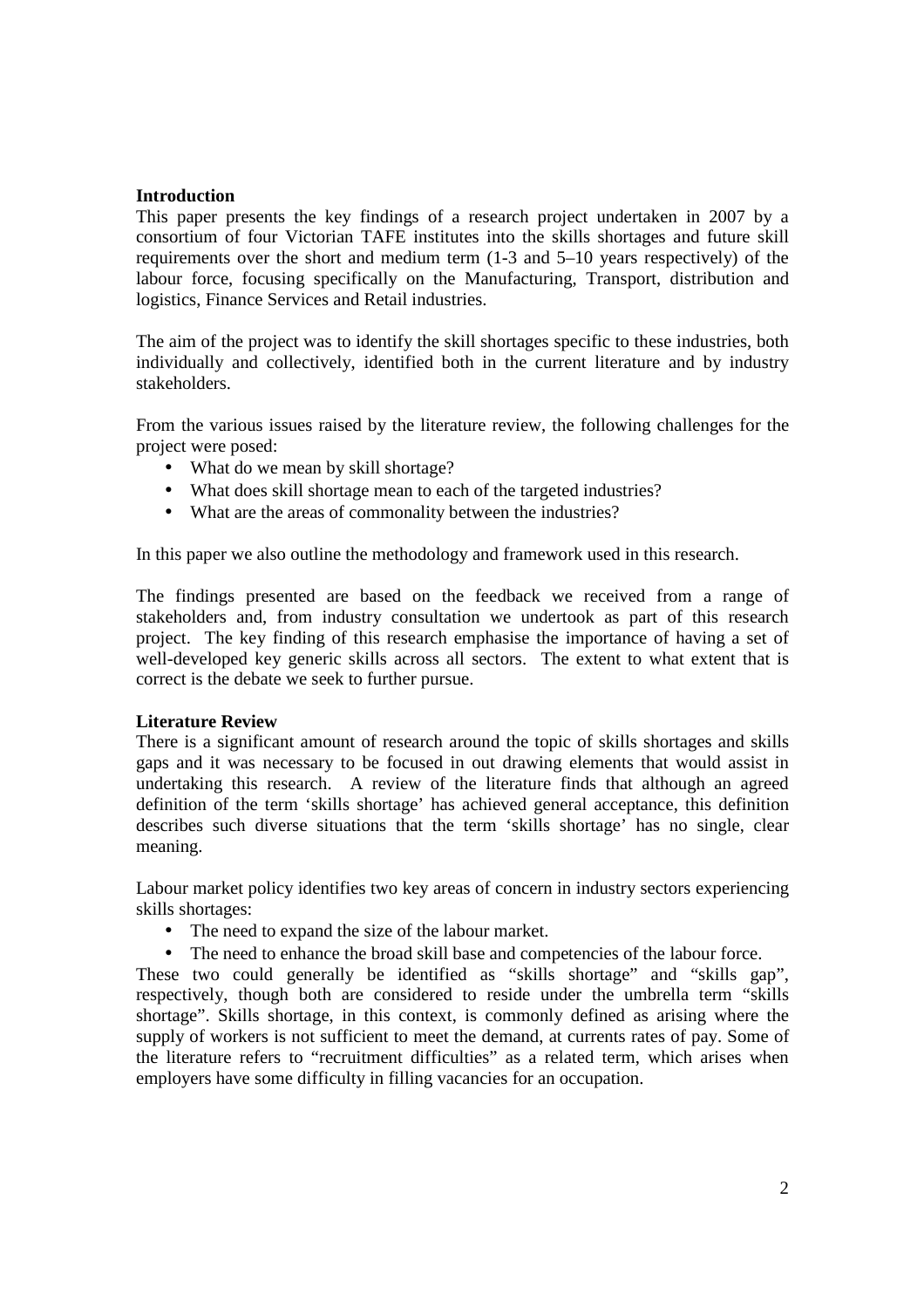The following skills shortage typology, identified by Sue Richardson, recognizes the inadequacy of the term 'skill shortage'. Her typology is useful for breaking down the ambiguities of the concept (Richardson, 2006, 2):

| Level 1 shortage       | There are few people who have the essential technical skills<br>and who are not already using them, and there is long       |
|------------------------|-----------------------------------------------------------------------------------------------------------------------------|
|                        | training time to develop the skills.                                                                                        |
| Level 2 shortage       | There are few people have the essential technical skills and                                                                |
|                        | who are not already using them, but there is a short training                                                               |
|                        | time to develop the skills                                                                                                  |
| <b>Skills mismatch</b> | There are sufficient people who have the essential technical                                                                |
|                        | skills and who are not already using them, but they are not<br>willing to apply for the vacancies under current conditions. |
| <b>Quality gap</b>     | There are sufficient people with the essential technical                                                                    |
|                        | skills, not already using them, who are willing to apply for                                                                |
|                        | the vacancies, but who lack some qualities the employers                                                                    |
|                        | think are important                                                                                                         |

An area missing in the literature review was the recognition of labour shortage. This is often identified as a shortage of skills in the immediate time due to the inability to recruit people to work in specific environments. This could be picked up between Levels 1 and 2 as outlined above but needs to be identified separately as a critical issue as it could lead to the development/redevelopment of a strategy to deal with the re -engagement of currently disengaged groups.

In addition to the immediate labour market concerns relating to skills shortages and skills gaps is the identification of future skills requirements anticipated over the short to medium term. Shortages of workers trained in specific skills can be identified and predicted with some accuracy for several years into the future. However, the research into the general skill level of the workforce is more generalised and less industry specific in nature.

Literature on this topic suggests that current and future training needs to equip workers with broader generic skills and attitudes. The NCVER report *Generic skills for the new economy: Review of research* identifies two broad positions on essential generic skills in Australia, Britain and the US. A pragmatic view that the current identified key skills/key competencies have served well enough and are valued by employers, so that the focus of future development should be on strengthening implementation of these generic skills rather than searching for a new set of key skills. An alternative view is based on the notion that shifts in the context of VET and the emergence of the knowledge-based new economy require a more holistic approach that links more closely to the imperatives arising from those shifts, including the pressures for lifelong learning, maintaining employability, adaptability, enterprise and creativity"

The Department of Education Science and Training (DEST) report, Employability Skills for the Future (2002), provides an example of this second approach. DEST's goals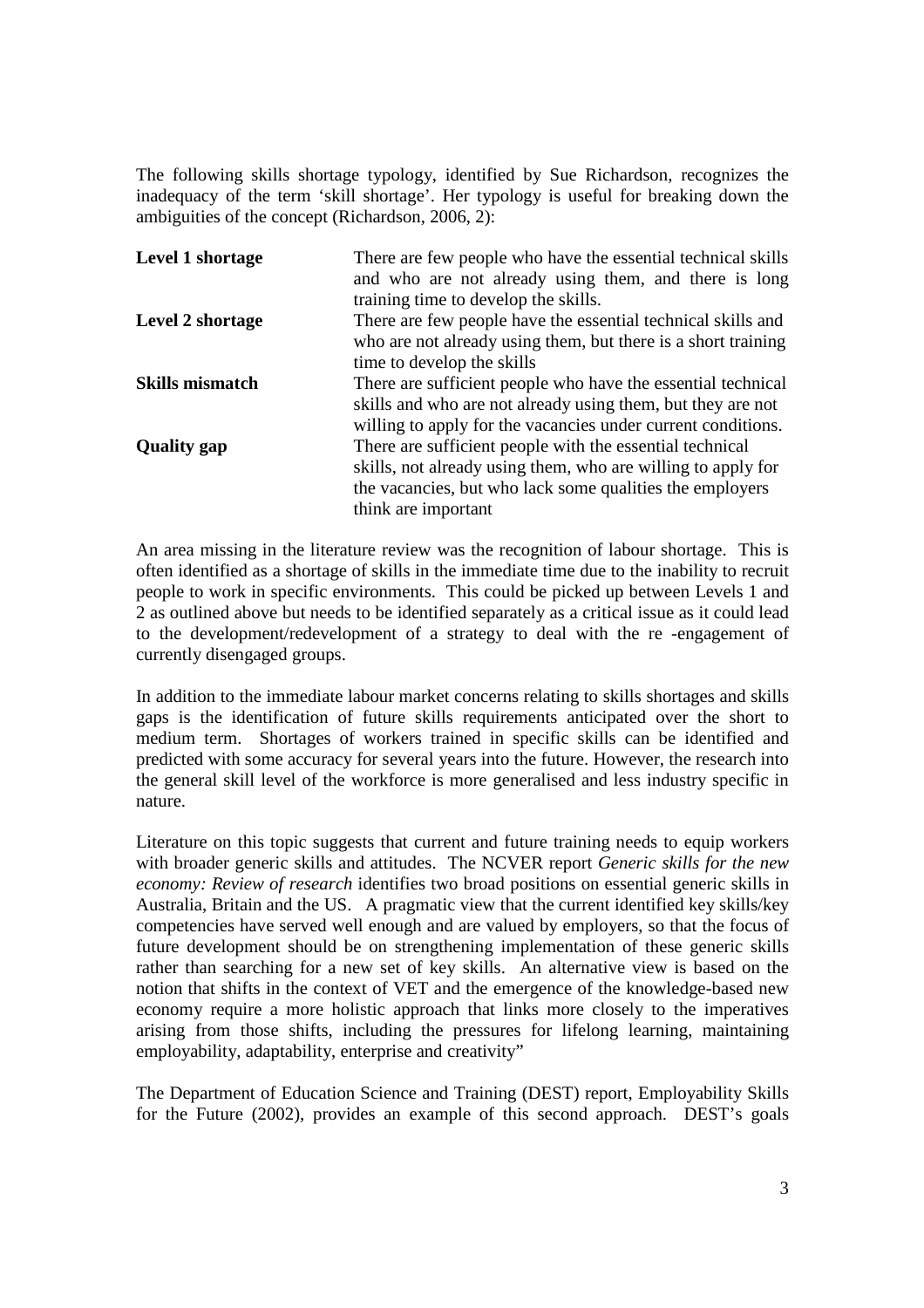included the identification of a 'set of employability skills that employers seek in their employees' and to update the Mayer Key Competencies in the light of new requirements for generic employability. An outcome of this research was the development of an Employability Skills Framework which combined key skills with a range of identified personal attributes and includes:

- Communication skills that contribute to productive and harmonious relations between employees and customers;
- Team work skills that contribute to productive working relationships and outcomes;
- Problem-solving skills that contribute to productive outcomes;
- Initiative and enterprise skills that contribute to innovative outcomes;
- Planning and organising skills that contribute to long-term and short-term strategic planning;
- Self-management skills that contribute to employee satisfaction and growth;
- Learning skills that contribute to ongoing improvement and expansion in employee and company operations and outcomes; and
- Technology skills that contribute to effective execution of tasks.

This research adopted the following trilateral definition of 'skills shortage', allowing for the three distinct labour market situations which can result in intervention:

- A shortage of specific skills;
- A situation where the quality or general skill level of the workforce restricts productivity growth; and
- Inadequate labour-market participation.

We made use of this trilateral definition in our skills matrix.

## **Research method**

In brief, the following research principles underpinned the project:

- Action based research.
- Oualitative in scope and nature.
- Use of current debate and research findings to inform the process but the research was primarily about gathering qualitative data.
- Consultation with people in industry and experts in the field.
- Consolidation and validation of findings.

The methodological steps involved:

- The literature review, from which the key themes and issues were identified.
- Development of a framework to be used to address the research questions. This was tested with those in TAFE Institute Planning and Research roles and the OTTE and was subsequently refined during industry consultation.
- Data gathering from industry. This was a two pronged approach
	- **forums** and interviews and
	- **P** population of a skills matrix by stakeholders in each of the four industries, providing information relating to skills needed, covering the four 'defined' skills areas
- Validation of the information gathered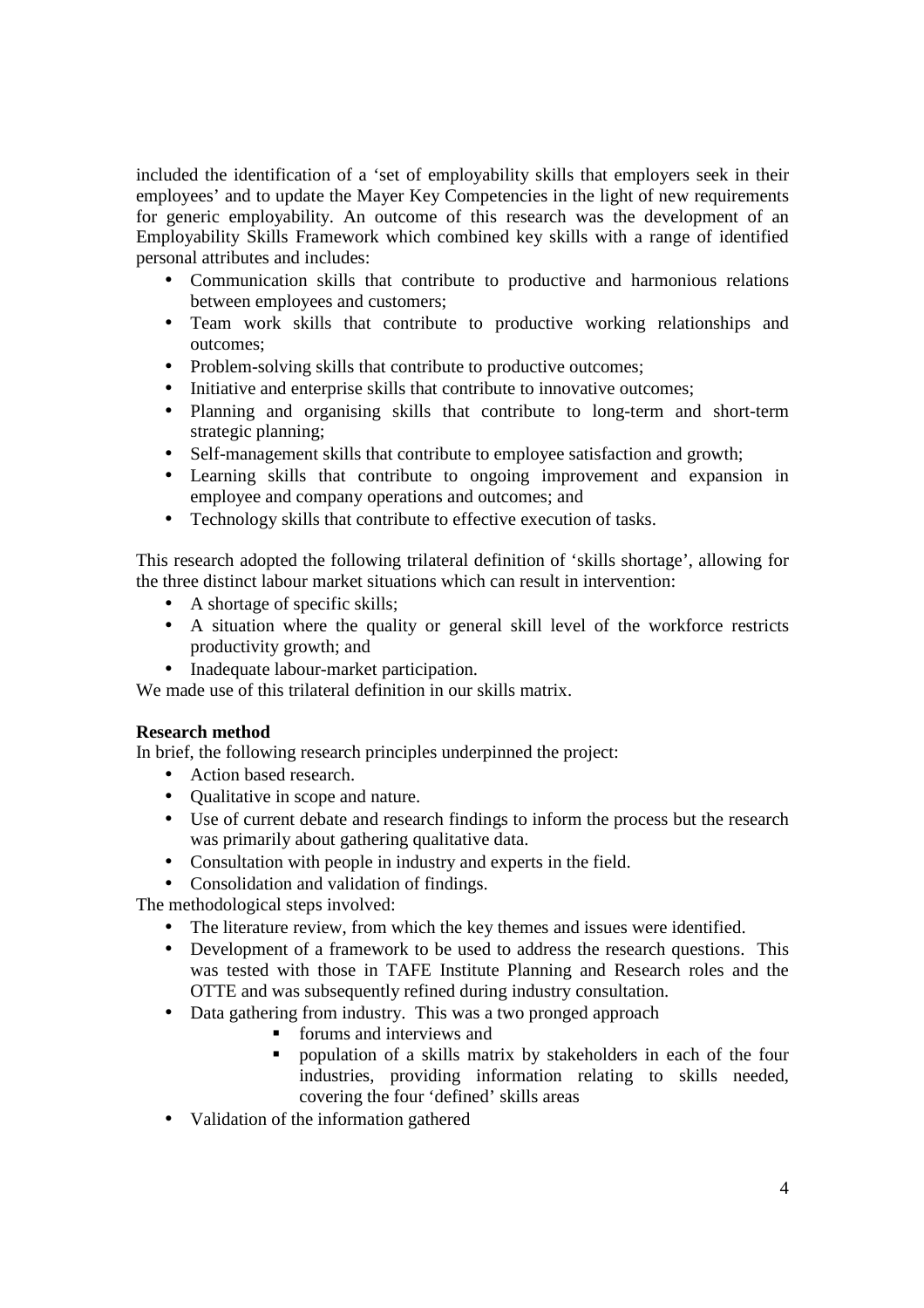These steps are represented visually in the Research Method flowchart, Figure 1. It is important to highlight the in-built validation process amongst participants and other stakeholders as the research took place.





### **Findings and discussion**

Four key variations of *skills needs* were identified and defined, covering the various nuances inherent in the term "skills shortage": These formed the focus of the research for each of the industries under consideration:

- Skills shortages due to insufficient workers being trained.
- Skills shortages as a result of people choosing to work in occupations other than that for which they have been trained.
- Skills gaps, defined as the difference between the skill level of existing workers and the skill level required by industry
- Future skills requirements.

## *Skills Framework*

It is acknowledged that in identifying the general skills requirements of a given industry sector, it is necessary to not only understand the skill needs identified by industry, but also to contextualise these identified needs onto the topography of the individual's career. A framework was developed which acknowledges the fact that an individual's career changes for many and varied reasons, some general or societal, and some specific to the individual.

In developing, testing and validating the framework, the goals were:

- To conceptually encompass all aspects of an individual work life.
- To avoid over-simplification that would create a sense of time or restriction in its application.
- To identify a model that considered work evolution from an individual perspective.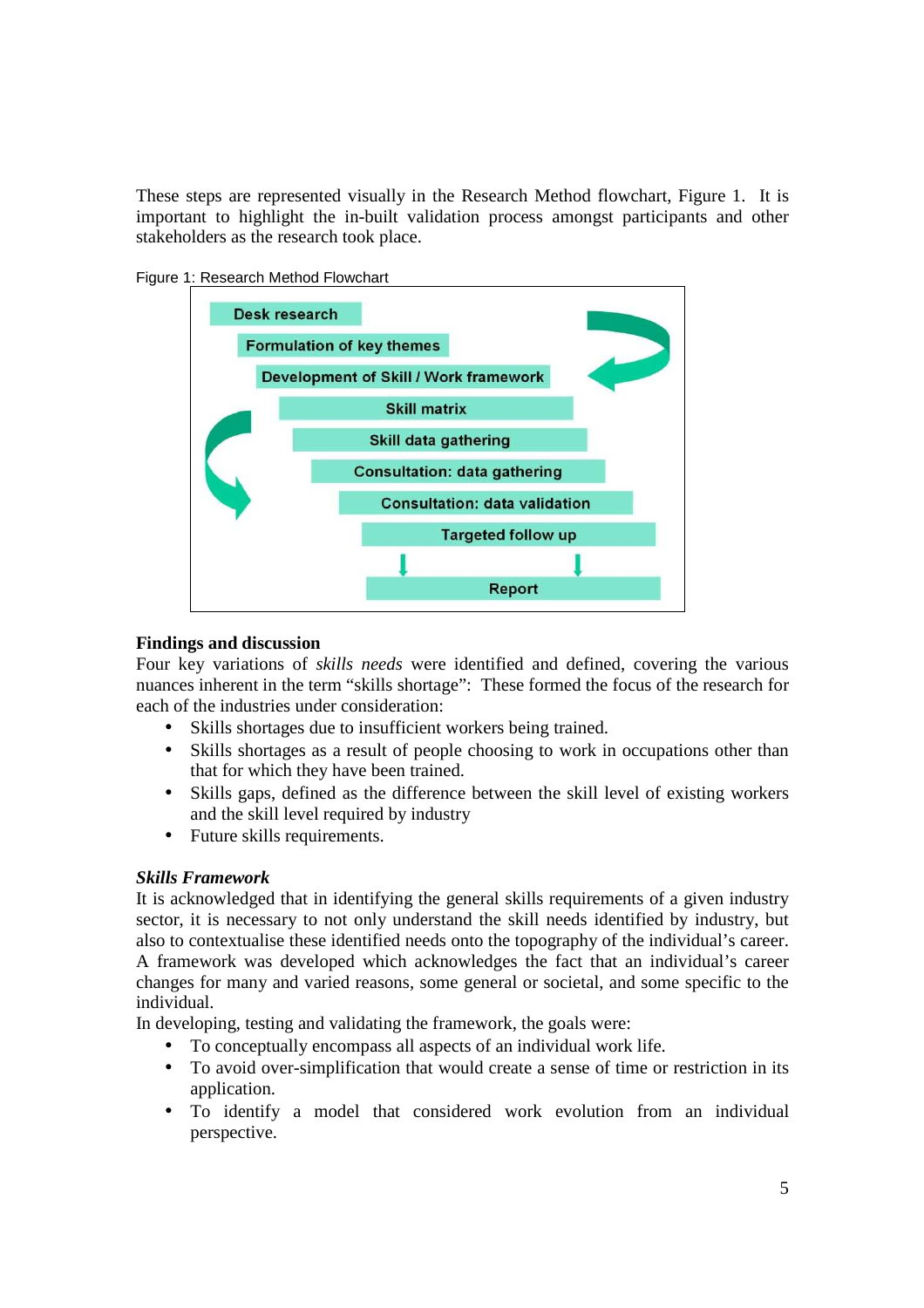Such a framework, recognizing the impact of **Individual Work Evolution** as conceptualized in Figure 2, challenges the established direct link between skills requirements and industries, complicating the context in which skills needs and shortages are apprehended. In the process of testing and validating the framework it was identified that some people thought of skills in terms of occupations, rather than in terms of the structure of the economy, industry or functions.



**Figure 2: Individual Work Evolution** 

Three elements were identified as the most crucial individual change drivers impacting on skills, with each element defined to a limited number of variables:

- **Cohort** 
	- o Early career
	- o Established
	- o Mature
- **Geography** 
	- o Metropolitan
	- o Regional
- **Occupation level / function** 
	- o Elementary
	- o Intermediate
	- o Technicians / trades
	- o Managers / professionals.

#### *Skills Matrix*

From this framework, a **Skills Matrix** (Table 1) was developed which was used for data gathering and validation with stakeholders. The Skills Matrix mapped the above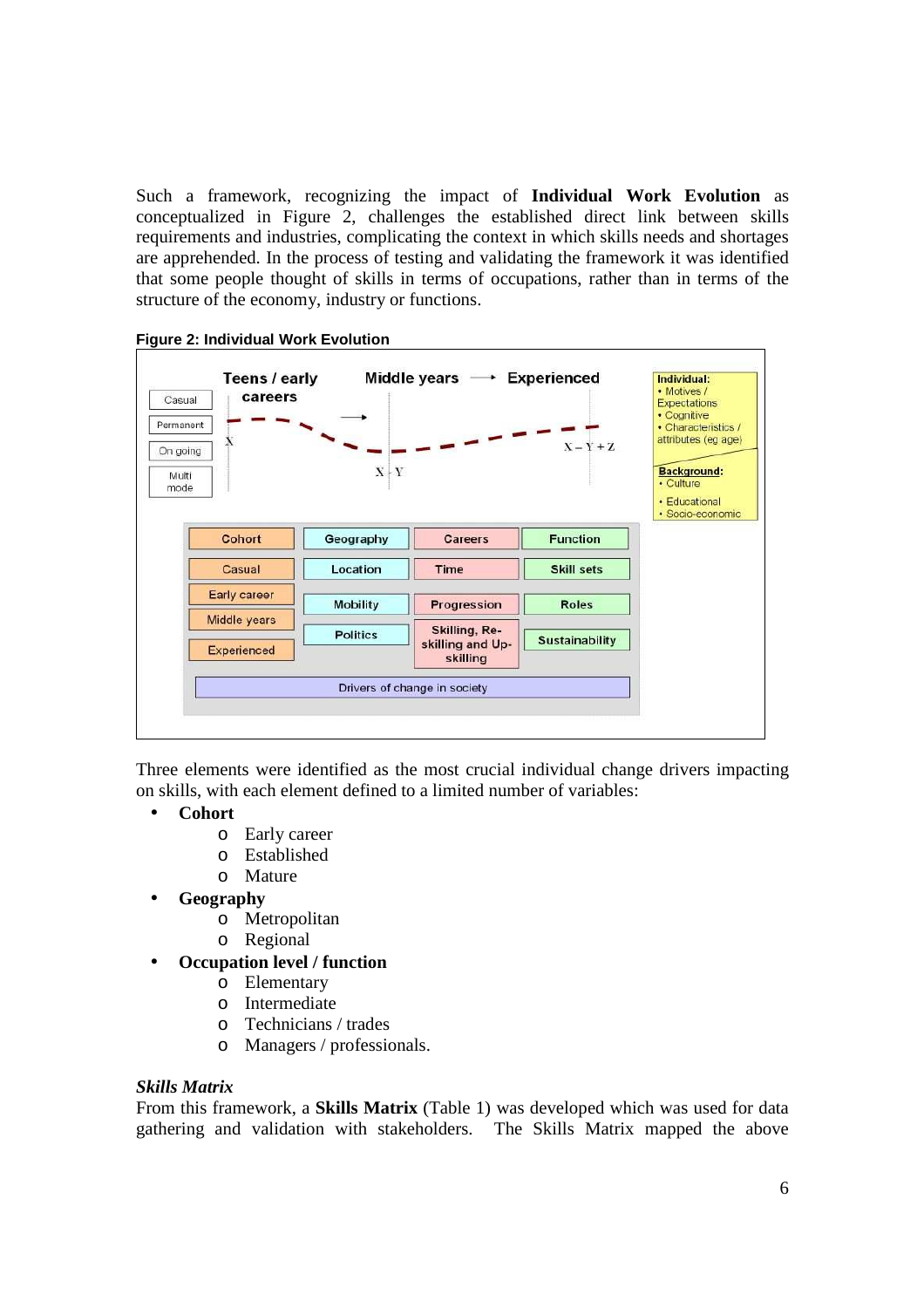individual dimensions and was applied to the four key variations of skills needs identified for each of the individual industries. The responses received varied in scope and in detail. Some were generic enough as to suggest that people found it difficult to think in terms of skills and provided commentary on a range of issues and training matters. Others provided a clear differentiation of skills between and within industries, between and within different cohorts and the impact of geography.

| <b>Categories / Dimensions</b> |                                    | <b>Industry skills</b> |
|--------------------------------|------------------------------------|------------------------|
| <b>Cohort</b>                  | <b>Early career</b>                |                        |
|                                | <b>Established</b>                 |                        |
|                                | <b>Mature</b>                      |                        |
| Geography                      | <b>Metro</b>                       |                        |
|                                | <b>Regional</b>                    |                        |
|                                | <b>Managers</b><br>professionals   |                        |
| Occupational<br>$\prime$       | Technicians,<br>trades & related   |                        |
| <b>Functional Level</b>        | <b>Intermediate</b>                |                        |
|                                | <b>Elementary</b><br>and<br>others |                        |

 **Table 1: Skills Matrix Proforma:** 

For each dimension and industry the following four questions were asked:

- What are the skills shortages due to insufficient workers being trained?
- What are the skills shortages as a result of people choosing to work in occupations other than that for which they have been trained?
- What are the skills gaps, defined as the difference between the skill level of existing workers and the skill level required by industry?
- What are the future skills requirements?

### **Key research findings**

Table 2 summarises the research findings – mapped to matrices:

|  |  | Table 2: Key findings (mapped to matrices) |
|--|--|--------------------------------------------|
|--|--|--------------------------------------------|

| <b>Dimension</b>                                                                             | <b>Emphasis of broad skill requirement</b>                                                                                                                        |
|----------------------------------------------------------------------------------------------|-------------------------------------------------------------------------------------------------------------------------------------------------------------------|
| Skills<br>shortages:<br>insufficient workers being<br>trained                                | •Generic skills for those about to enter the workforce<br>•Issue: Engaging those not currently engaged                                                            |
| Skill<br>people  <br>shortages:<br>choosing to work in other in the workplace<br>occupations | •Generic skills and areas of specialisation / differentiation applied<br>•Issue: cater in planning for churn? Focus on IR issues / work<br>attractiveness issues/ |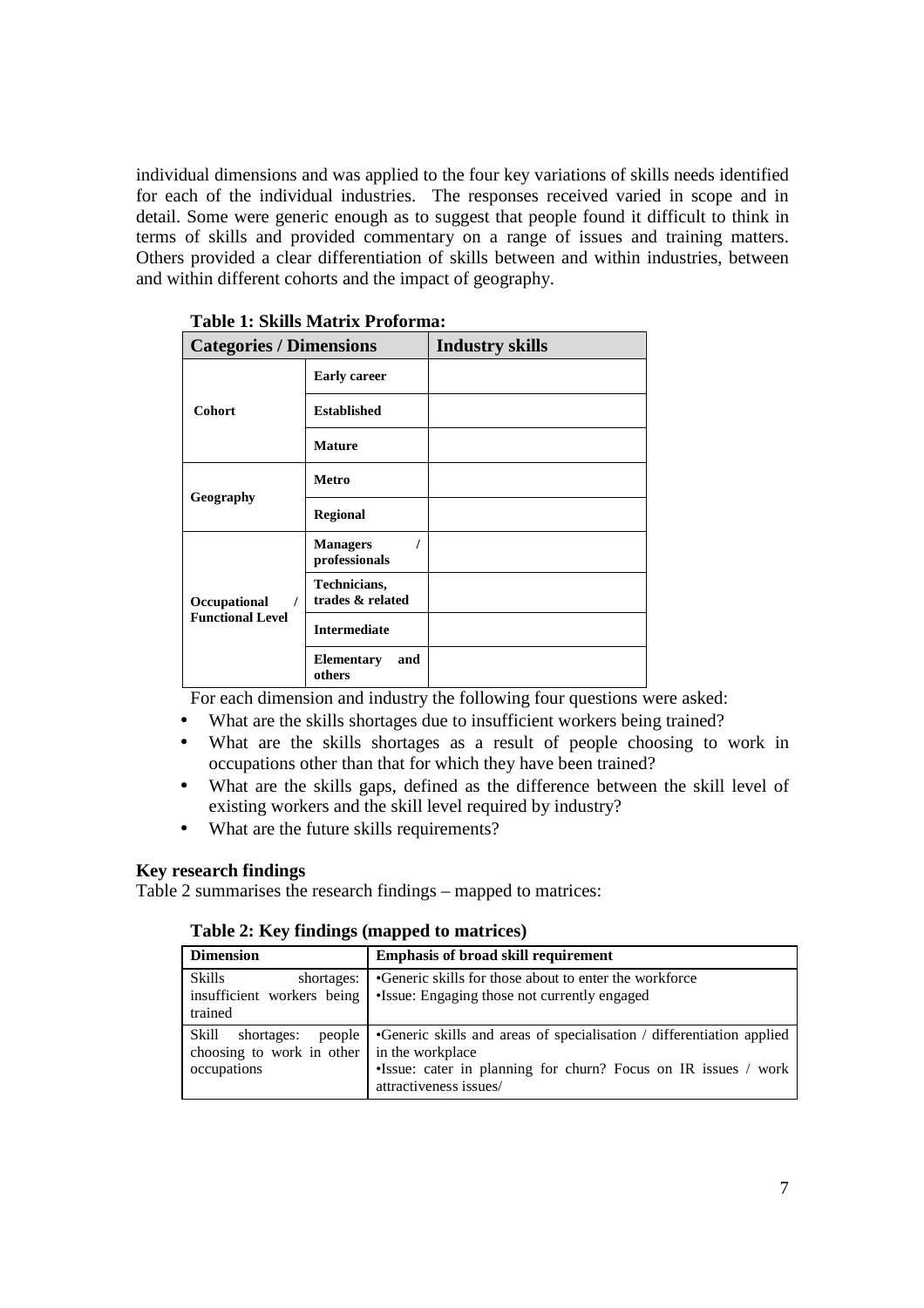| labour force                                      | Current skills gaps in the <b>G</b> eneric skills across industries<br>·Issue: Build focus on supply chain/ value chain focus at<br>introductory levels. Plan for flexibility of a skilled workforce<br>through generic skills and focus on specialisation within the<br>workplace |
|---------------------------------------------------|------------------------------------------------------------------------------------------------------------------------------------------------------------------------------------------------------------------------------------------------------------------------------------|
| Future skills requirements<br>of the labour force | • Generic skills; specialised skills, specific skills<br>·Issue: Concentrate on generic sustainability skills and specialist<br>skills in project management, working in global context.                                                                                           |

Overall findings from the industry consultations highlighted the following key concerns:

- The importance of having a set of well developed key generic skills across all sectors.
- The ability to further tune skill sets and acquire new skills as individuals' progress throughout their working careers.
- An emphasis on the portability of skills within an industry and across industries.
- The difficulty in identifying emerging skills: progressing from uniqueness, differentiation to specialization.
- Implicit agreement across the four industries that employability skills of the future are drawn from the generic skill list, with variations based on specialization, differentiation and recognition of being part of a local, yet globalised, labour market.
- Global awareness and Sustainability were two notable elements consistently mentioned for inclusion as generic skills. Whether these are skills (or enablers, or drivers of change), these two elements are influential in the development of individual's skills. Global awareness is meant to be the understanding of the interconnections between the local, national and world interconnectedness in all different aspects of our lives as individuals and as a collective. What is critical in this dimension is the recognition of the relationship and role (whether active or passive) we all play in the world today and our ability to act in a globalised world. Sustainability refers to the ecologically ability to strive in a changing environment in a timely and lasting manner whereby we preserve and guarantee the quality of life in a community, nation or a region.

# **Mapping of Employability Skills**

Drawing from the skills required for employability obtained through our industry consultation and participants' feedback, we mapped those skills against the generic skill sets. Our research findings concur with the generic skills set.

| --------<br>--------     |                                  |                               |
|--------------------------|----------------------------------|-------------------------------|
| <b>Skills demand</b>     |                                  |                               |
| <b>Broad</b><br>category | <b>Skills demand (AOF Level)</b> | <b>Generic Skills (NCVER)</b> |

# **Table 3: Mapping of Employability Skills**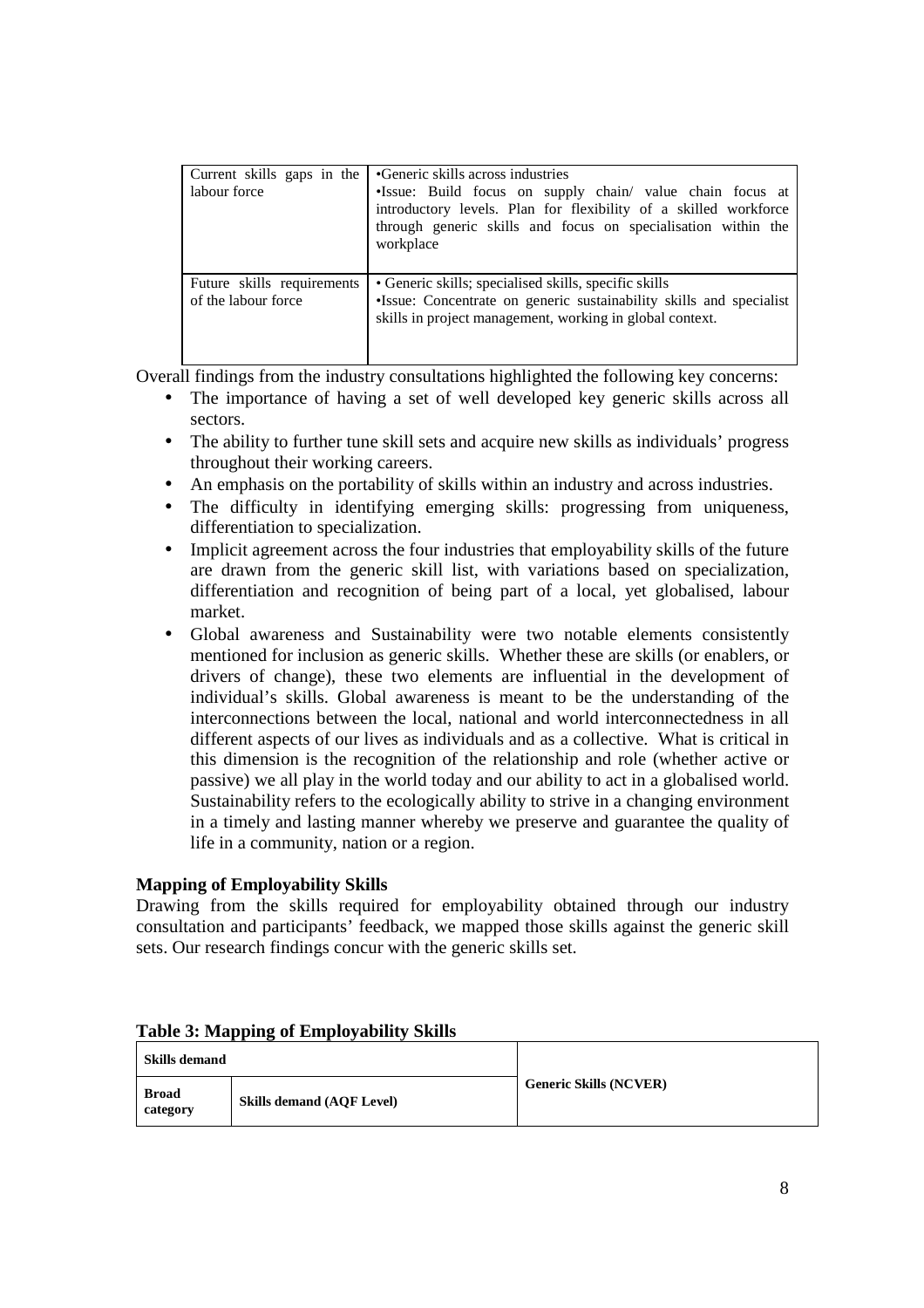| Communicati<br>on skills                  | Communication<br>skills<br>(all<br>levels)<br>Foreign<br>skills<br>language<br>(I,<br>H)<br>Customer handling / relations (all levels)                                                                                                                     | Communication skills that contribute to productive<br>and harmonious relations between employees and<br>customers                      |
|-------------------------------------------|------------------------------------------------------------------------------------------------------------------------------------------------------------------------------------------------------------------------------------------------------------|----------------------------------------------------------------------------------------------------------------------------------------|
| Team work                                 | Team<br>working<br>levels)<br>(all<br>Relationship management (I,H)                                                                                                                                                                                        | Team work skills that contribute to productive<br>working relationships and outcomes                                                   |
| Problem-<br>solving                       | <b>Employability</b><br>(L)<br>competency<br>Problem<br>solving<br>all<br>levels)<br>€<br>Mechanical<br>(L,<br>awareness<br>$\Gamma$<br>Technical<br>skills<br>and<br>practical<br>(L,<br>$\mathbf{D}$<br>Numeracy<br>skills<br>(L)<br>Literacy skills (L) | Problem-solving skills that contribute to productive<br>(enterprise) outcomes                                                          |
| Ability<br>to<br>innovate                 | Ability<br>(I,H)<br>innovate<br>to<br>Ability to adapt to change (all levels)                                                                                                                                                                              | Initiative and enterprise skills that contribute to<br>innovative outcomes and business success                                        |
| Planning and<br>organisation              | business planning(I,H)<br>Strategic thinking /<br>Leadership<br>skills<br>(H, H)<br>Management skills Project management(I,H)                                                                                                                              | Planning and organisation skills that contribute to<br>$long-term/$<br>short-term strategic planning<br>and<br>business success        |
| Self<br>management                        |                                                                                                                                                                                                                                                            | Self-management skills that contribute to employee<br>satisfaction and growth                                                          |
| Learning<br>skills                        | Capacity<br>think<br>learn<br>to<br>$\sqrt{2}$<br>to<br>Problem solving (all levels)                                                                                                                                                                       | Learning<br>skills<br>that contribute<br>to<br>ongoing<br>improvement and expansion in employee and<br>company operations and outcomes |
| Technology                                | IT<br>skills<br>$\alpha$ ll<br>levels)<br>Technical and practical skills<br>(all<br>levels)<br>Mechanical awareness (all levels)                                                                                                                           | Technology skills that contribute to the effective<br>execution of tasks.                                                              |
| Global<br>awareness                       | (I,H)<br>Global<br>awareness<br>Sustainability (all levels)                                                                                                                                                                                                |                                                                                                                                        |
|                                           | To position business effectively in a competitive<br>global economy                                                                                                                                                                                        |                                                                                                                                        |
| Small<br><b>Business</b><br><b>Skills</b> | Ability to run /manage a small / medium<br>enterprise SME's (I, H)                                                                                                                                                                                         |                                                                                                                                        |
|                                           | Levels: L- low; I -Intermediate; H High.                                                                                                                                                                                                                   |                                                                                                                                        |

# **Conclusions**

One of the most notable issues faced during the course of this project, particularly during the consultation phase of the project, was ambiguity in usage of the term "skill". Skill was often confused with qualifications, occupations or competences. Linked to this was the question, to what extent a perceived skill shortage is:

- $\bullet$  A skill deficiency
- Recruitment difficulty
- A reflection of the state of an industry.